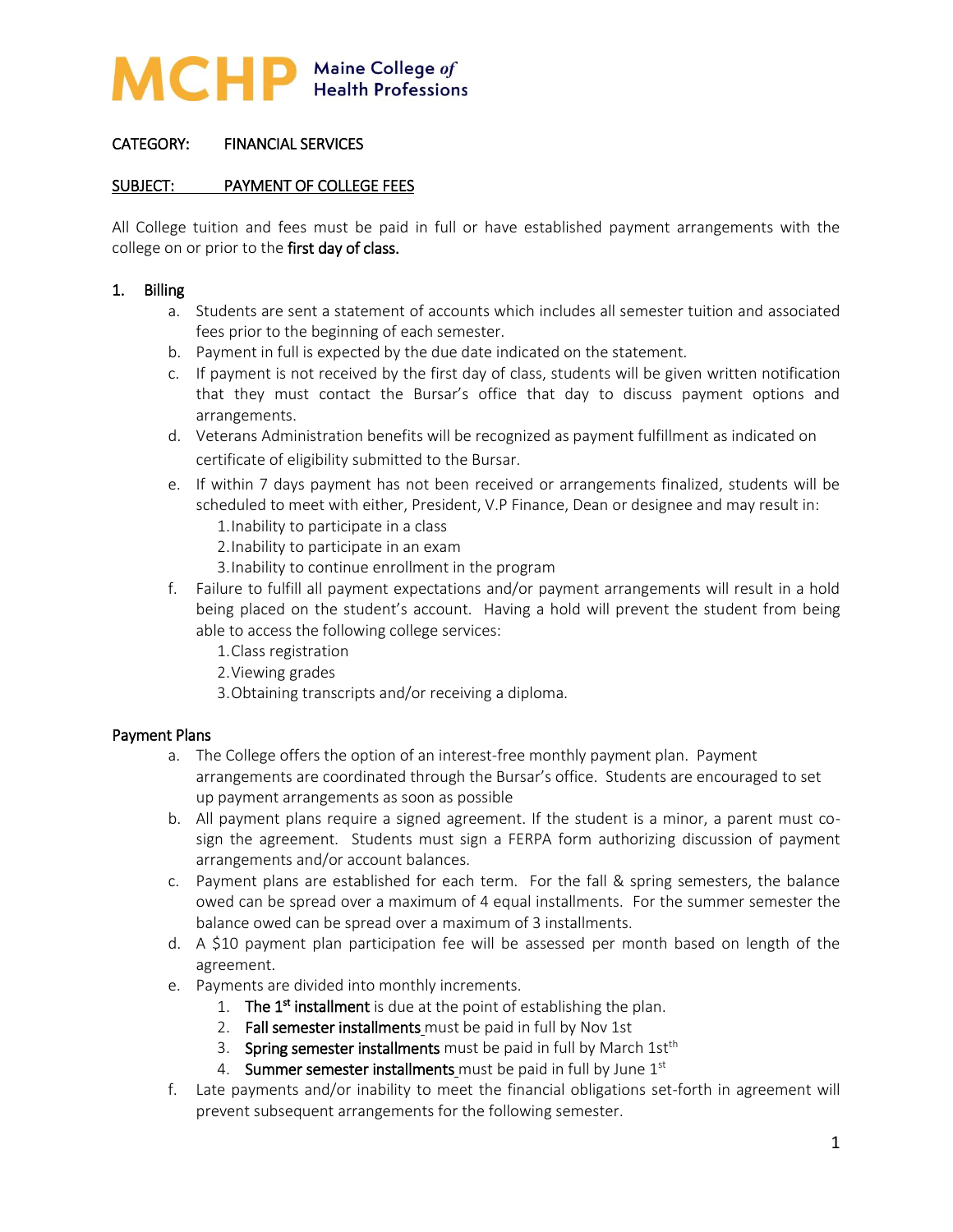

# 2. Payment of Student Account by 3<sup>rd</sup> Party or Government Entity

The College recognizes payments by governmental organizations such as the Career Center, Trade Assistance Programs, Aspire Programs, or other 3<sup>rd</sup> party.

Billing activities will occur as follows:

- a. The student completes the "Responsible Party Form", which states that the ultimate responsibility for payment resides with the student. The student shall provide the Bursar with written authorization from the agency, that they are approved for payment for school-related expenses.
- b. Students must sign a FERPA form authorizing discussion of payment arrangements and/or account balances.
- c. The Bursar's Office will provide the agency with a detailed statement of account, including all anticipated aid, with a copy to the student.
- d. If payment is not received within 45 days after the semester begins, the College will bill the student and expect immediate payment or payment arrangements made with the College.

#### 3. Tuition Reimbursement from Employers/Outside Scholarships

- a. Financial responsibility of all Tuition and Fees are the student's. Individual scholarships and employer sponsored tuition reimbursement agreements are between the student and the outside resource.
- b. Outside scholarships are expected to be received within 45 days after the semester begins. If not, the "anticipated scholarship" will be removed from the account. The College will bill the student and expect immediate payment or payment arrangements made with the College.

Please Note: It is the student's responsibility to notify the Financial Aid Office of any outside scholarships and employee tuition reimbursement agreements. Relative to financial aid regulations, the Financial Aid Office may adjust the financial aid award to the extent that it is impacted by the outside resources. A student must not receive any financial aid over and above their cost of attendance. If the outside resource increases the aid so that it exceeds their total cost of attendance, the student's aid will be adjusted to prevent an over award.

#### 4. Payment Methods

The Bursar's Office is responsible for the billing and collections of tuition and fees

Accepted payments

a. Cash:

#### Please do not mail cash. Students may pay in person at the Bursar's Office

b. Personal Checks:

Please make the check payable to the Maine College of Health Professions. Include student name & student ID # on the front of the check.

c. Credit/Debit Cards: MasterCard & Visa can be processed either in person or via phone @ 795-2649 or 795-2840.